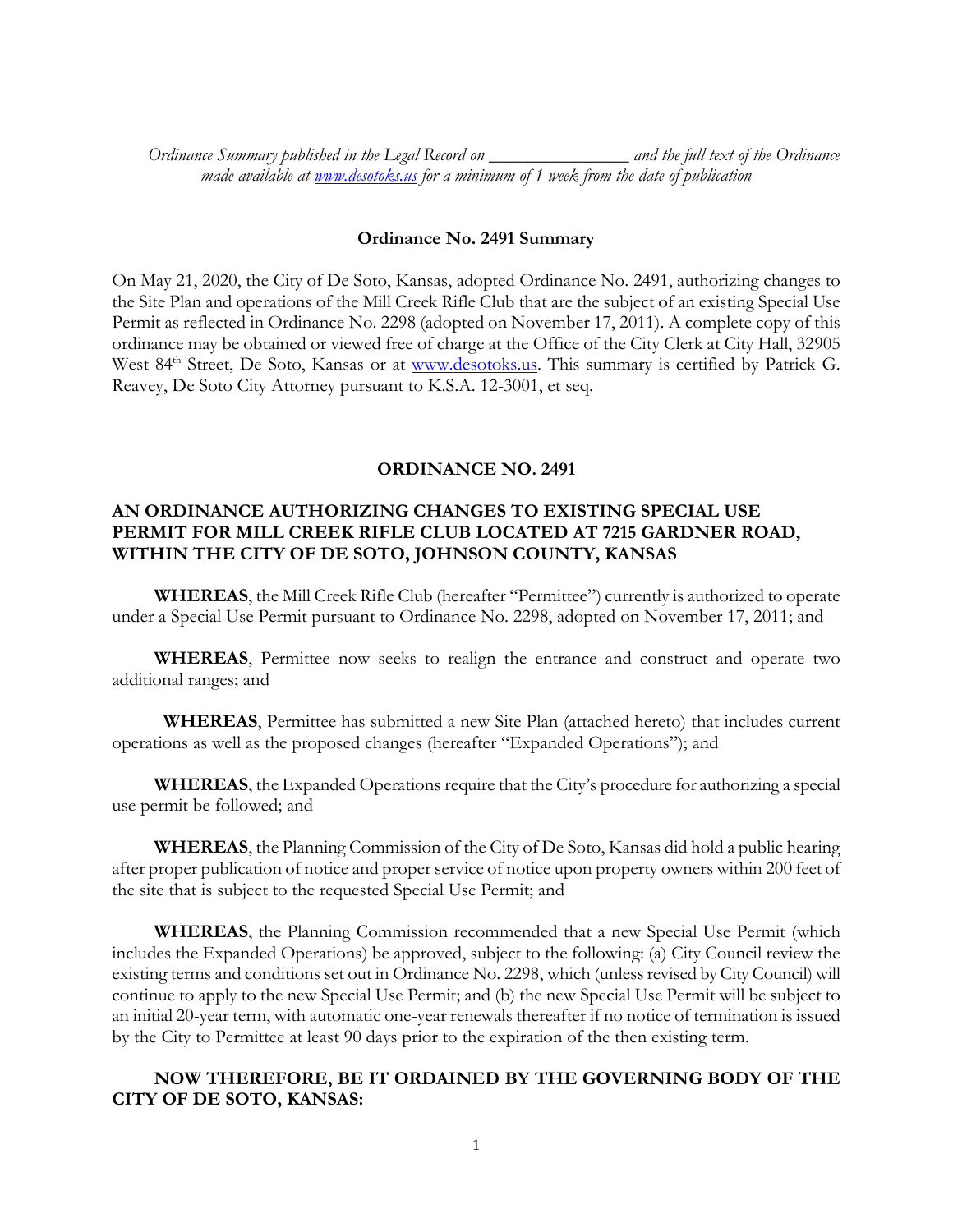**Section 1.** Basis of Decision. That the Governing Body, in making its decision on the application for special use permit, considered the evidence forwarded to it by the City Planning Commission, as well as the following general criteria for Special Use Permits contained in the City's Zoning Regulations and as required by Kansas law:

- A. The character of the neighborhood, including but not limited to: zoning, existing and approved land use, platting, density (residential), natural features, and open space.
- B. The nature and intensity of the proposed use and its compatibility with the zoning and uses of nearby properties. Such determination should include the location, nature, and height of structures walls, fences, and other improvements connected with the proposed use, their relation to adjacent property and uses, and the need for buffering or screening.
- C. The extent to which there is a need in the community for the proposed use.
- D. The availability and adequacy of required utilities and services to serve the proposed use. These utilities and services include, but are not limited to, sanitary and storm sewers, water, electrical and gas service, police and fire protection, schools, parks and recreation facilities and services, and other similar public facilities and services.
- E. Adequacy of ingress and egress to and within the site of the proposed use, traffic flow and control, the adequacy of off-street parking and loading areas, the adequacy of required yard and open space requirements and sign provisions.
- F. The extent to which the proposed use would adversely affect the capacity or safety of that portion of the road network influenced by the proposed use, or present parking problems in the vicinity of the property.
- G. The environmental impacts that the proposed use would create (if any) including, but not limited to, excessive storm water runoff, water pollution, air pollution, noise pollution, excessive nighttime lighting or other environmental harm.
- H. The economic impact of the proposed use on the community.
- I. The extent to which the proposed use may detrimentally affect nearby property.
- J. The relative gain (if any) to the public health, safety, and welfare from a denial of the application for special use permit as compared to the hardship imposed upon the special use applicant from such denial.
- K. Consistency with the Comprehensive Plan, Utilities and Facilities Plans, Capital Improvement Plan, Area Plans, ordinances, policies, and applicable City Code of the City of De Soto and the general safety, health, comfort and general welfare of the community.
- L. The recommendation of professional staff.

**Section 2.** Special Use Permit for a Firing Range. That the Governing Body hereby grants a Special Use Permit to Permittee for its existing operation, and the Expanded Operations, all as set forth in the attached Site Plan and set forth in Ordinance No. 2298, except that the term of the Special Use Permit shall be an initial term of 20 years, with automatic one-year renewals thereafter if no notice of termination is issued by the City to Permittee at least 90 days prior to the expiration of the then existing term. The operations authorized by this Special Use Permit will apply to the land set forth in the attached Site Plan, with an address of 7215 Gardner Road, De Soto, Kansas, and will be in compliance